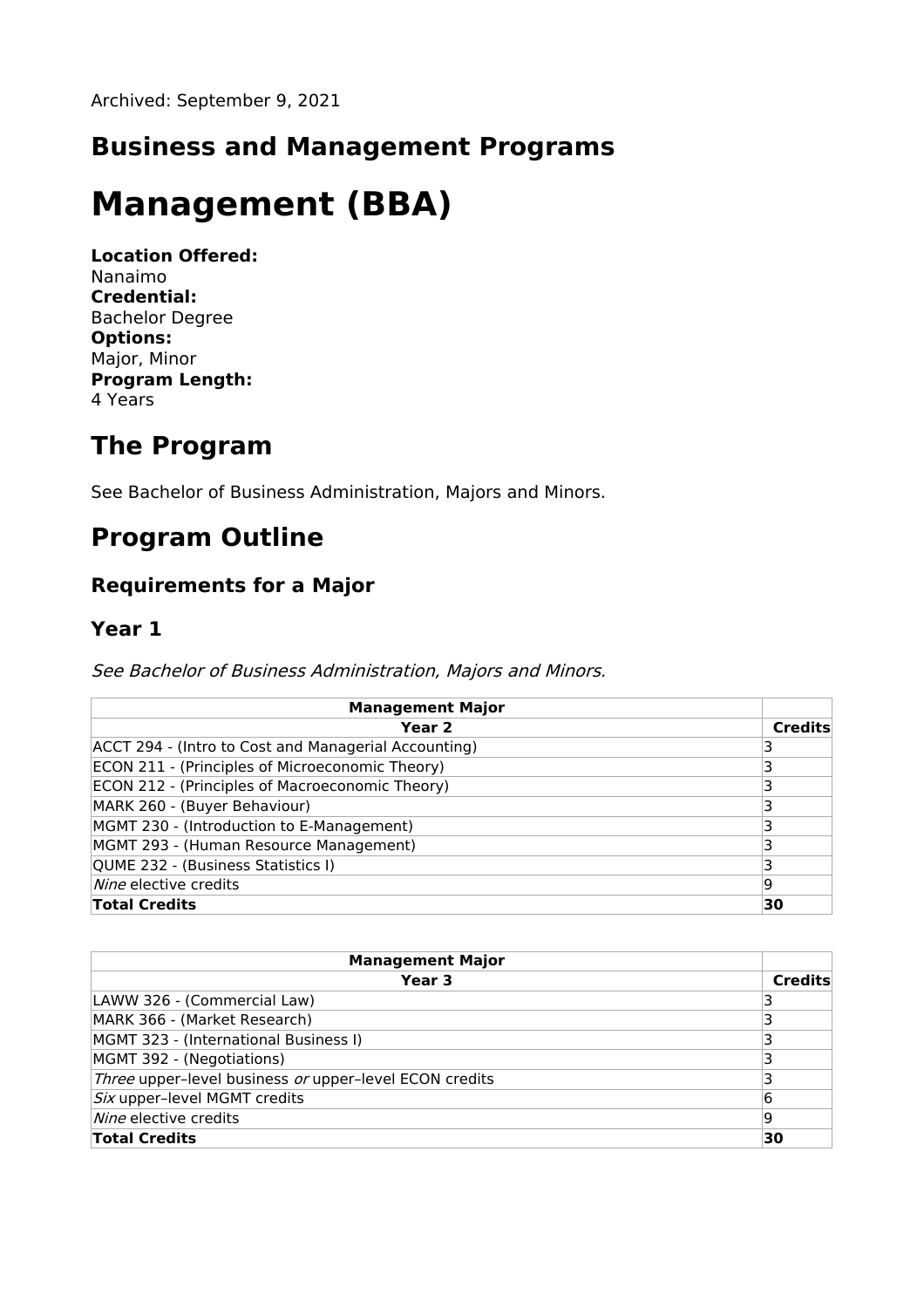| <b>Management Major</b>                                    |                |
|------------------------------------------------------------|----------------|
| Year 4                                                     | <b>Credits</b> |
| MGMT 450 - (Operations Management)                         |                |
| MGMT 496 - (Strategic Management Issues)                   |                |
| <i>Six</i> upper-level business credits which may include: |                |
| MGMT 491 - (Senior Project) or                             | 16             |
| MGMT 499 - (Business Internship)                           |                |
| Six upper-level MGMT credits                               | 6              |
| Three upper-level elective credits                         | 3              |
| <i>Nine</i> elective credits                               | 19             |
| <b>Total Credits</b>                                       | 30             |

**Note:** Total institutional requirement to graduate, 120 credits. PHIL 330 is <sup>a</sup> recommended elective.

### **Requirements for a Minor**

| 'ear                                   |  |
|----------------------------------------|--|
| MGMT 293 - (Human Resource Management) |  |

| Years 3 and 4                                                         | <b>Credits</b> |
|-----------------------------------------------------------------------|----------------|
| Elective Options:                                                     |                |
| MGMT 332 - (Technology Organizational Change)                         |                |
| MGMT 355 - (Training and Development)                                 |                |
| MGMT 365 - (Compensation and Benefits)                                |                |
| MGMT 381 - (Entre/Intrapreneurship)                                   |                |
| MGMT 392 - (Negotiations)                                             |                |
| MGMT 396 - (International Human Resource Management)                  |                |
| ECON 350 - (Labour Economics)                                         |                |
| MGMT 450 - (Operations Management)                                    | 18             |
| MGMT 460 - (Business-Government Relations)                            |                |
| MGMT 483 - (Project Management for Business & Technology)             |                |
| MGMT 485 - (Labour and Employee Relations)                            |                |
| MGMT 495A - (Individual Leadership)                                   |                |
| MGMT 495B - (Organizational Leadership)                               |                |
| MGMT 495C - (Advanced Topics in Management: Disability, Work and Law) |                |
| *MGMT 491 - (Senior Project) or<br>MGMT 499 - (Business Internship)   |                |
| Total Program Credits                                                 | 21             |

#### \*With permission of department

**Note**: A total of 18 elective credits chosen from select Management and Economics courses numbered 300-499, as listed in Year 3 and Year 4. The number of credits in each year will vary depending on the courses chosen. If a selected course is applied to any major in the Bachelor of Business Administration or other minor in the Bachelor of